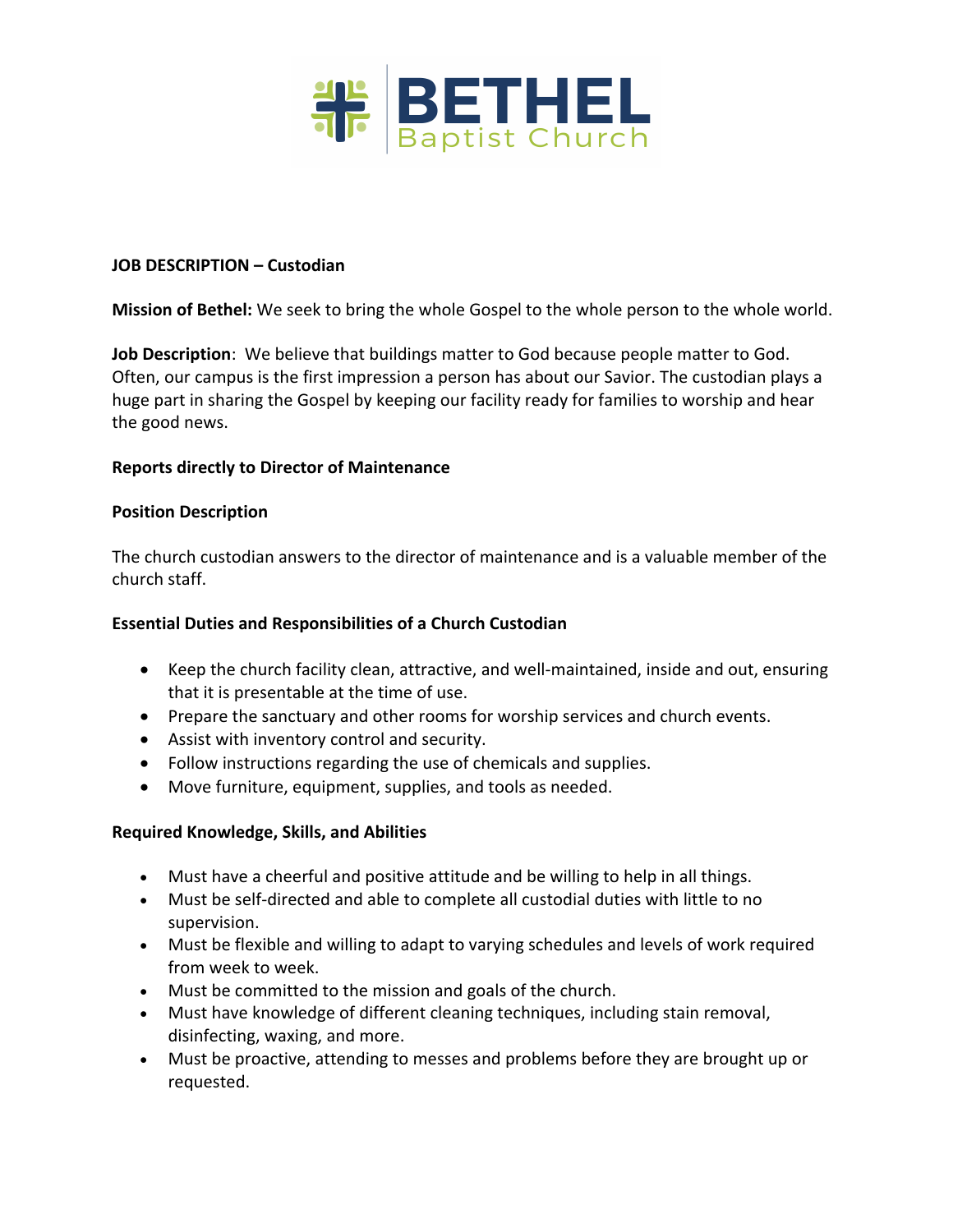

• Must be honest and trustworthy as he or she will have access to secured areas of the church.

Must be responsible and able to arrange for duties to be accomplished even when the individual cannot manage alone.

## **Education and Experience**

- No degree is necessary.
- Must be familiar with general cleaning techniques and able to follow safety requirements.
- Must be able to follow directions and communicate with staff.

## **Work Environment**

- Must be able to spend several hours standing, walking, reaching, and bending over.
- Must be able to lift up to 30 pounds.
- Must be willing to work weekends, evenings, and holidays as needed for events.

## **Salary**

• Average minimum hourly wages from \$10-12.00.

# **Personal Responsibilities**

- Maintain a vibrant faith and love relationship with Christ through personal Bible study, prayer, service, and discipleship.
- Must be a leader in peacemaking. Be loyal to the vision and staff of Bethel and always protect the unity of the church.
- Must be fully cooperative with the church, its pastors, and staff members.

For more information, see our website: www.bethelnet.com or contact Sharon at SStephens@bethelnet.com